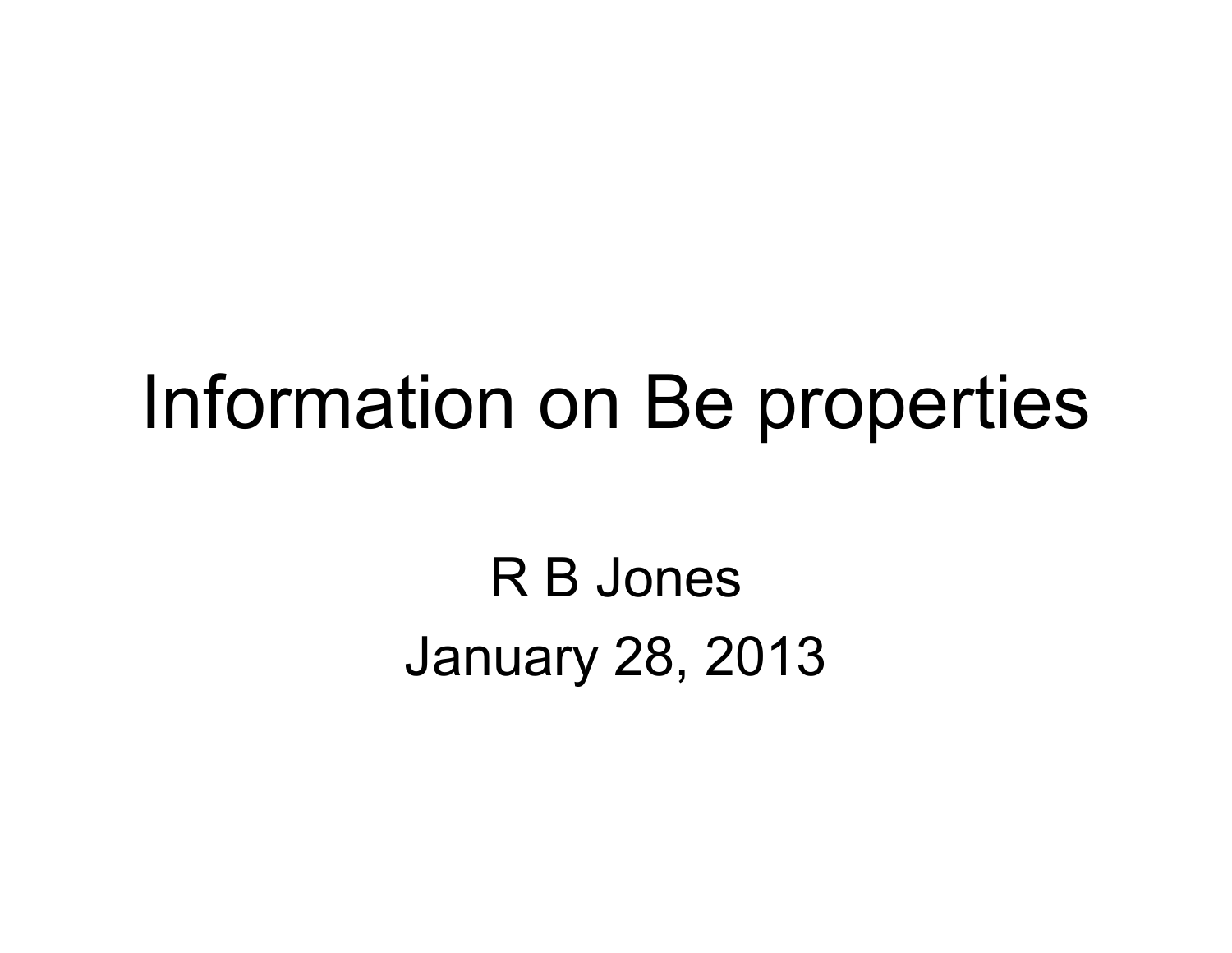# Properties and effects of irradiation exposure

- •Oxidation in air Yes
- $\bullet$ Thermal conductivity Thermal conductivity
- $\bullet~$  Elastic modulii and thermal expansion  $~\phantom{\odot}~$  No info
- •Impurities on properties and structure In progress
- •Irradiation growth Tradiation  $Y$ es
- $\bullet$ Thermal/irradiation creep and ductility Mo info
- $\bullet$ Stress relaxation and the No information of the North Company of the North Company of the North Company of the North Company of the North Company of the North Company of the North Company of the North Company of the North
- $\bullet$ Swelling due to voids and gas generation Yes
- •Tensile strength and ductility **In progress**
- •Fracture toughness and the late of the progress
- •Cyclic stressing and interaction with creep No info
- $\bullet$  *Further information on any of these topics would be appreciated.*

*Topic Progress*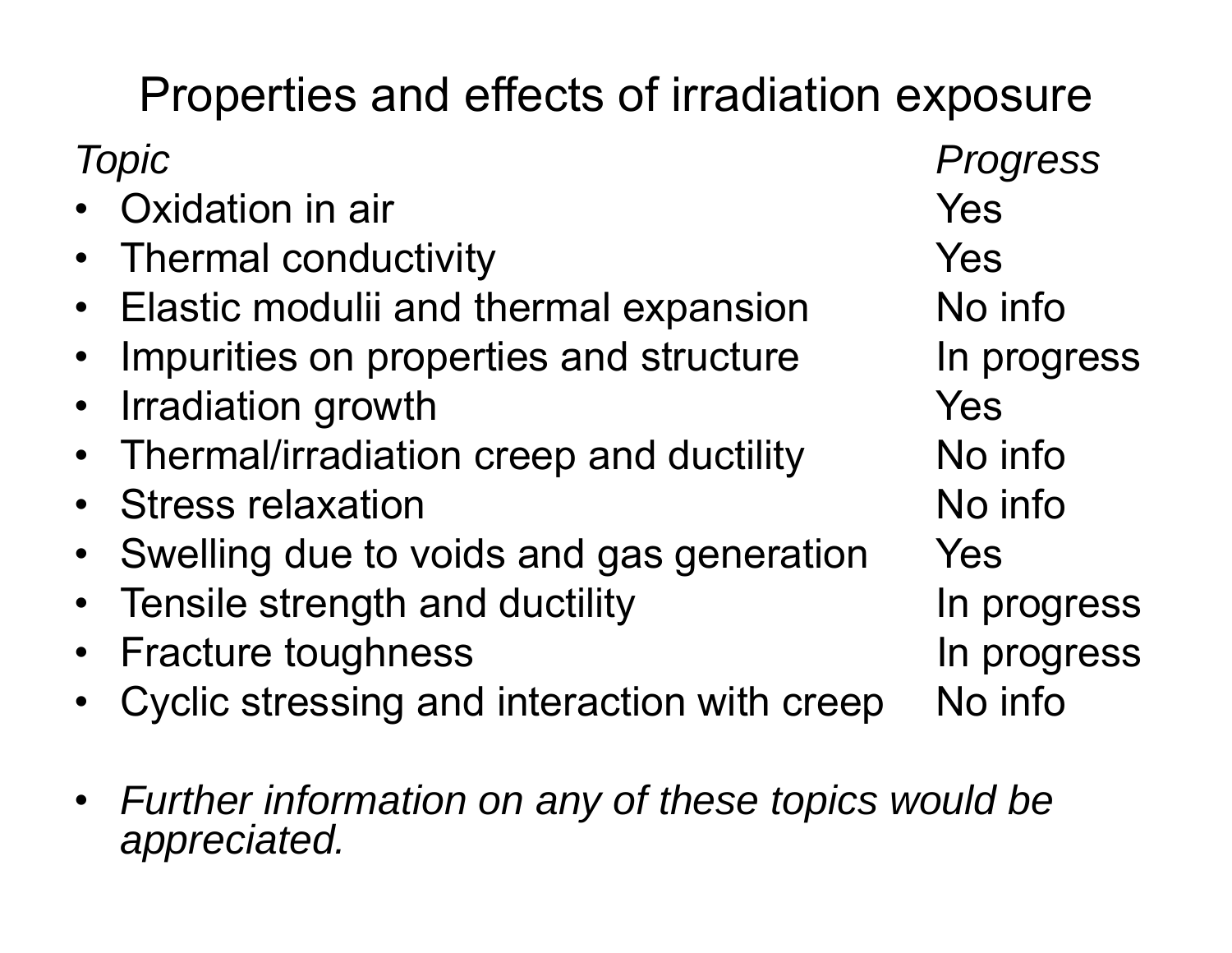#### Be oxidation - thermal

- • Above 700ºC oxidation is nonprotective, the scale is compressively stressed and surface blisters form.
- • Below 700ºC oxidation is protective, initially parabolic in nature but then slowing further.
- • Parabolic kinetics decrease at lower absolute temperatures following Arrhenius relation. Data at window operating temperatures of 200-300ºC can be obtained by extrapolation.
- • Exposures of one year would produce oxide thicknesses of 6.8nm and 16.8nm at 200ºC and 300ºC respectively.
- • Oxidation of this magnitude would not represent an operating problem.

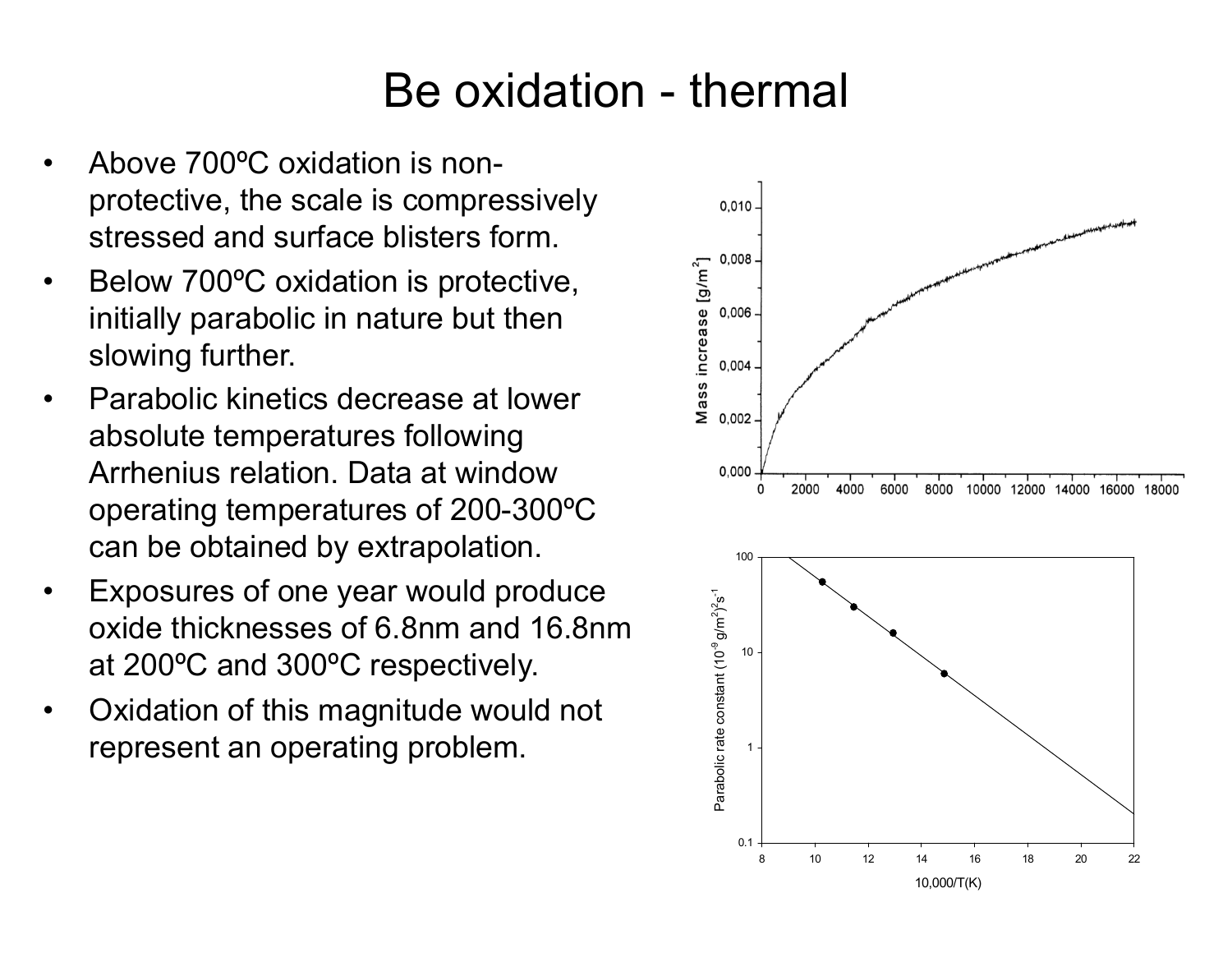#### Irradiation and oxidation

- • Irradiation with 2.5keV D or 5keV He4 gives oxidation of Be at 20ºC in a low pressure environment containing  $\mathsf{H}_{2}\mathsf{O},$  CO, CO<sub>2</sub> and O<sub>2</sub> (at 10<sup>-8</sup> torr).
- $\bullet$ Fluxes of 1 -  $3 \times 10^{16}$  ions.cm<sup>-2</sup>.min<sup>-1</sup>.
- $\bullet$  Short term experiments of a few hours duration.
- $\bullet$  Oxidation was non-protective, was linear in time and was faster for He compared with D.
- • Soon after irradiation with He started surface blisters were detected.
- $\bullet$  Blisters increased from 1 to 5.5 μm in diameter during exposure.
- $\bullet$ No blisters found for D irradiation.
- • As blisters developed the retention of He and D in the oxide was impaired.
- $\bullet$  Need to examine ex-service Be windows for blister formation and to consider further ion irradiations in differing environments.

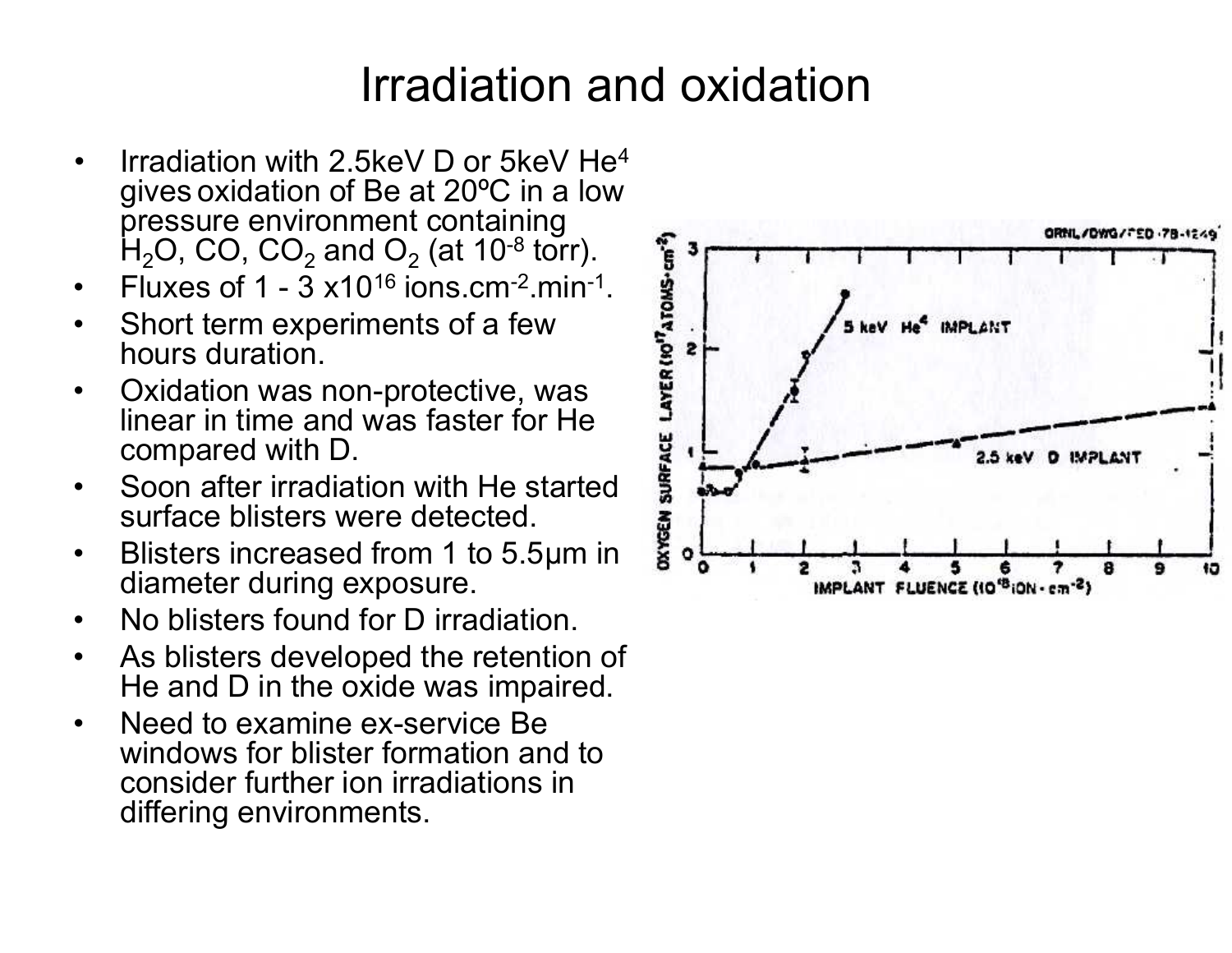## Irradiation and Be thermal conductivity ( κ )

- • Irradiation effects on κ have been examined for Be of differing textures, grain sizes and impurity levels (mainly the level of BeO).
- • Irradiations were at 343Kelvin and 473Kelvin, doses of 2 – 58 dpa and He 840 – 20,600 appm (1dpa ~ 0.25 x 10<sup>22</sup> n/cm<sup>2</sup> (E>0.1MeV).
- •• K varies with test temperature and axial orientation (texture). After irradiation at 473 Kelvin (see top diagram) κ is reduced, the temp dependence is lost but texture effects remain.
- $\bullet$  The most rapid irradiation-induced reduction in κ occur at the lower doses and irradiation temperatures (lower diagram).
- • The main cause of the reduction in κ at low irradiation temperatures is radiation-induced dislocation loop formation with a contribution from He generation and small He clusters.
- $\bullet$  So far there has been no quantitative analysis of the type and morphology of the defects present in relation to the observed reductions in κ.
- • Need further work at low doses at 473K and on influence of transmutation gas.

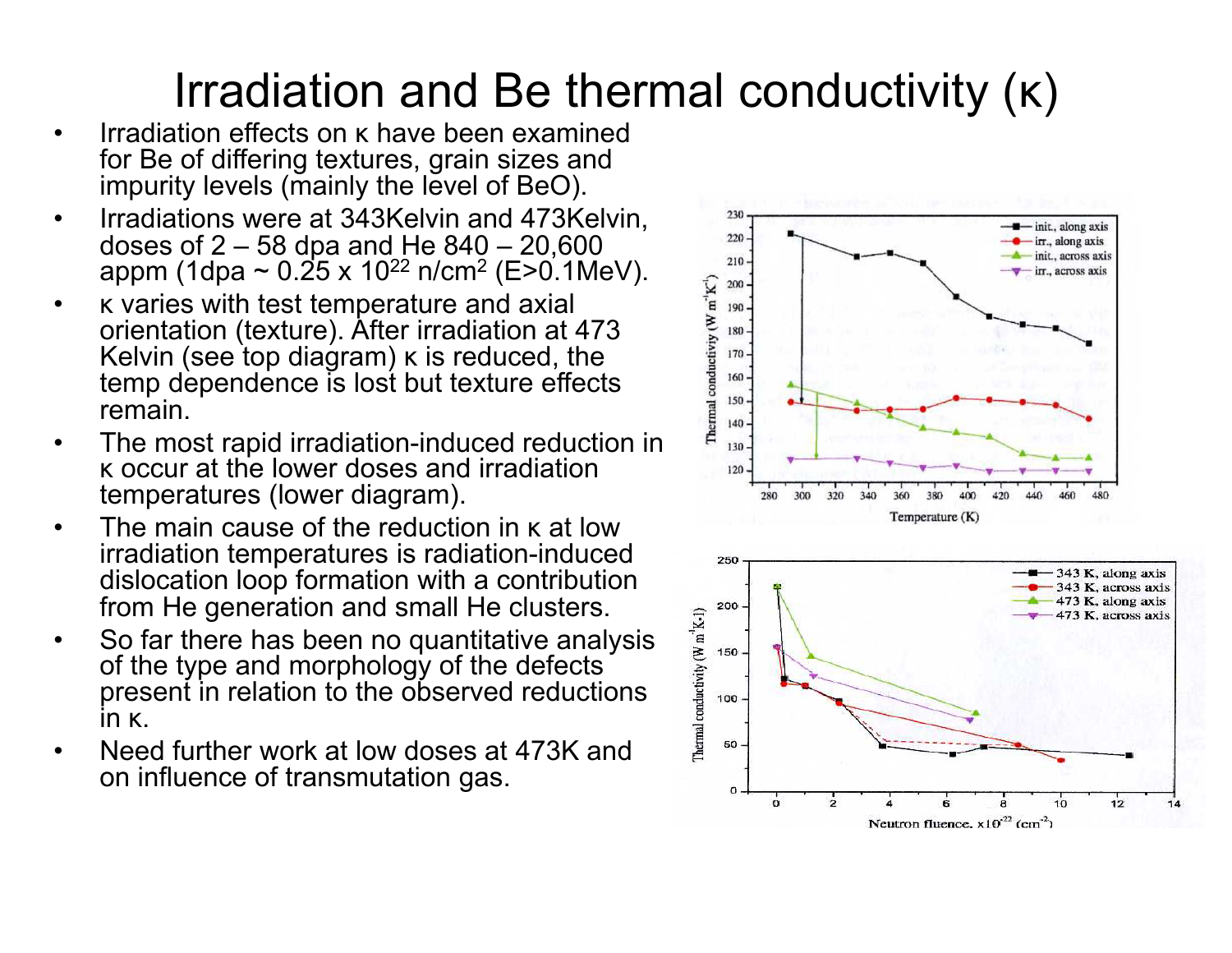## Irradiation growth in Be

- • Be cylinders were exposed at 70°C & 200°C to 1.3-14.2x1022n/cm 2 (E>0.1MeV).
- • Height & diameter measurements were made on cylinders pre-cut parallel or perpendicular to extrusion direction.
- • Irradiations at 70°C of samples cut parallel to extrusion increased in diameter more than in length. Reverse trend for samples cut perpendicular to extrusion.
- • Samples irradiated at 200°C were less sensitive to these orientation effects (fig2).
- •No void swelling measurements made.
- • X ray data showed unit cell "a" parameter increased and "c" parameter decreased on irradiation.
- • TEM revealed vacancy loops on basal planes & interstitial loops on prismatic planes. Larger loops after 200°C irrad.
- • 200°C irradiation produced high density of He-filled gas bubbles of 4.3nm diameter in grains and 6.8nm diameter in boundaries.





Fig. 1. Dependence of changes of diameter  $D/D$  (a) and height  $H/H$  (b) of beryllium samples for irradiation temperature of  $T_{irr} = 70$  °C on neutron fluence F:  $\circ$  - along the axis;  $\bullet$  - across the axis.

3.2. X-rays investigation

Fig. 2. Dependence of changes of diameter D/D (a) and height H/H (b) of beryllium samples for irradiation temperature of  $T_{irr}$  = 200 °C on neutron fluence F:  $O -$  along the axis;  $\bullet$  - across the axis.

• These data indicate small levels of Be growth at doses representative of window applications.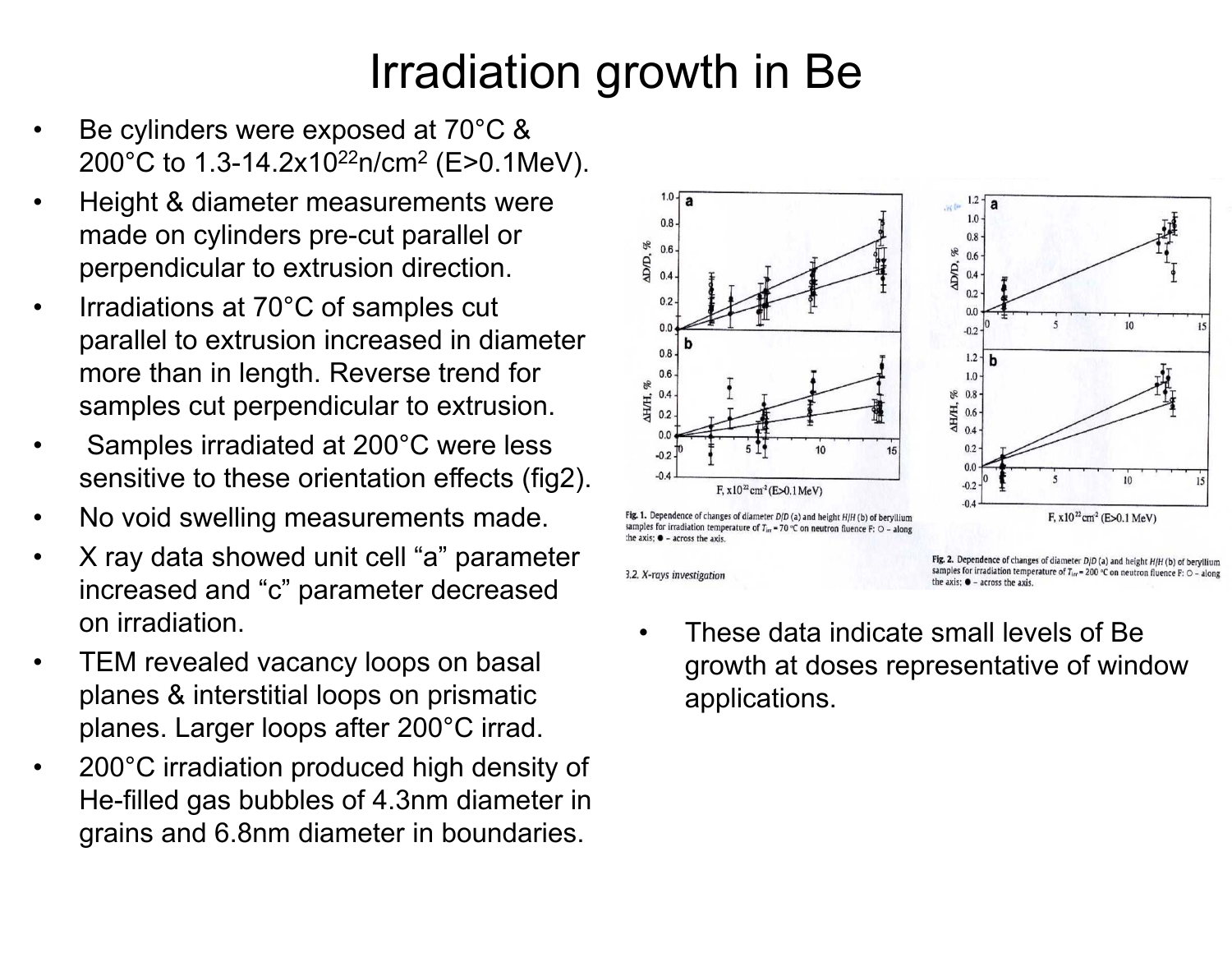## Swelling due to voids and gas generation

- •Be spheres irradiated 4x10<sup>22</sup>n/cm<sup>2</sup> (E>0.1MeV) at 380°C below core in EBR-2. Immersion density swelling was 1.45%, He content 3000appm.
- $\bullet$  TEM showed flat cavities on the basal plane (flattened internally stressed He bubbles).
- $\bullet$  Bubbles were 5 - 25nm diameter with thickness/diameter ratio of 0.16. Nv was 2.0x10<sup>16</sup>/cm<sup>3</sup>. TEM estimated swelling was ~1% agreeing with density data.
- $\bullet$  Exposures below core in FFTF at 400°C to 1.8x1022n/cm 2(E>0.1MeV) and 80ppm He gave evidence for cavity formation (c-type loops acting as sinks for He).
- • He 4 predominates in all these tests so that He $^{4}$ /He $^{3}$  ~200.  $\,$



- • Conclude that gas swelling may not be a problem in window dose applications but need to confirm that He:dpa ratios in windows are similar to available data.
- • If not, could perform ion irradiation experiments